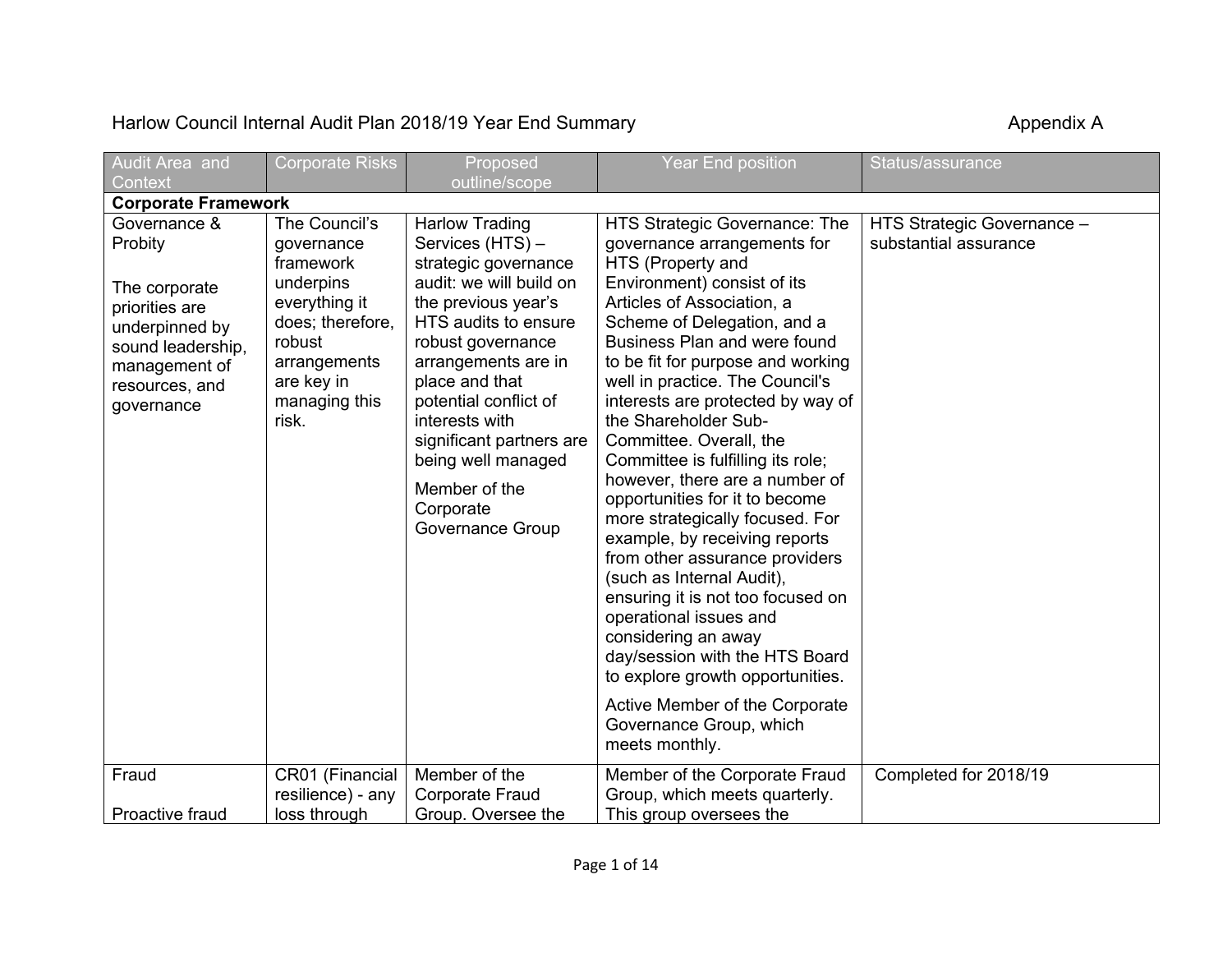| Audit Area and<br>Context                                                                          | <b>Corporate Risks</b>                                                                                                                                      | Proposed<br>outline/scope                                                                                                                                                                                                    | <b>Year End position</b>                                                                                                                                                                                                                                                                                                                                                                                                                                                                                                                                                                                                                                                  | Status/assurance |
|----------------------------------------------------------------------------------------------------|-------------------------------------------------------------------------------------------------------------------------------------------------------------|------------------------------------------------------------------------------------------------------------------------------------------------------------------------------------------------------------------------------|---------------------------------------------------------------------------------------------------------------------------------------------------------------------------------------------------------------------------------------------------------------------------------------------------------------------------------------------------------------------------------------------------------------------------------------------------------------------------------------------------------------------------------------------------------------------------------------------------------------------------------------------------------------------------|------------------|
| work                                                                                               | fraud is a drain<br>on resources<br>which, in turn,<br>reduces the<br>amounts<br>available for<br>service delivery.                                         | delivery of the<br>Council's anti-fraud<br>and corruption action<br>plan.<br>Potential for fraud<br>considered in all<br>audits. Co-ordinate<br><b>National Fraud</b><br>Initiative data<br>matching process.                | Council's action plan that co-<br>ordinates the Council's<br>approach and activities that<br>complements the Council's anti-<br>fraud and corruption strategy,<br>which was updated in November<br>2018.<br>IA continued in year work<br>regarding the National Fraud<br>Initiative<br>Four special investigations were<br>undertaken by Internal Audit,<br>two of which were referred to<br>HR for further investigation<br>under the Council's disciplinary<br>procedure. There was no<br>evidence of fraudulent or illegal<br>activity with the other two<br>investigations, the results of<br>which were fed back to the<br>whistleblower who had raised<br>concerns. |                  |
| Assurance<br>Framework incl.<br><b>Risk Management</b><br>and support to<br><b>Audit Committee</b> | Risk in<br>achieving<br>corporate<br>priorities as<br>these are<br>underpinned by<br>sound<br>leadership,<br>management of<br>resources, and<br>governance. | Co-ordination of year-<br>end assurance<br>reporting, including the<br><b>Annual Governance</b><br>Statement.<br>Assistance to Head of<br>Finance and the<br>Insurance and Risk<br>Manager in enhancing<br>and embedding the | IA drove the annual review each<br>service undertakes regarding<br>the effectiveness of its<br>governance, risk management<br>and internal control<br>arrangements. Findings and key<br>themes/common issues were<br>reported to the Corporate<br>Governance Group and fed into<br>the Annual Governance                                                                                                                                                                                                                                                                                                                                                                  | Completed        |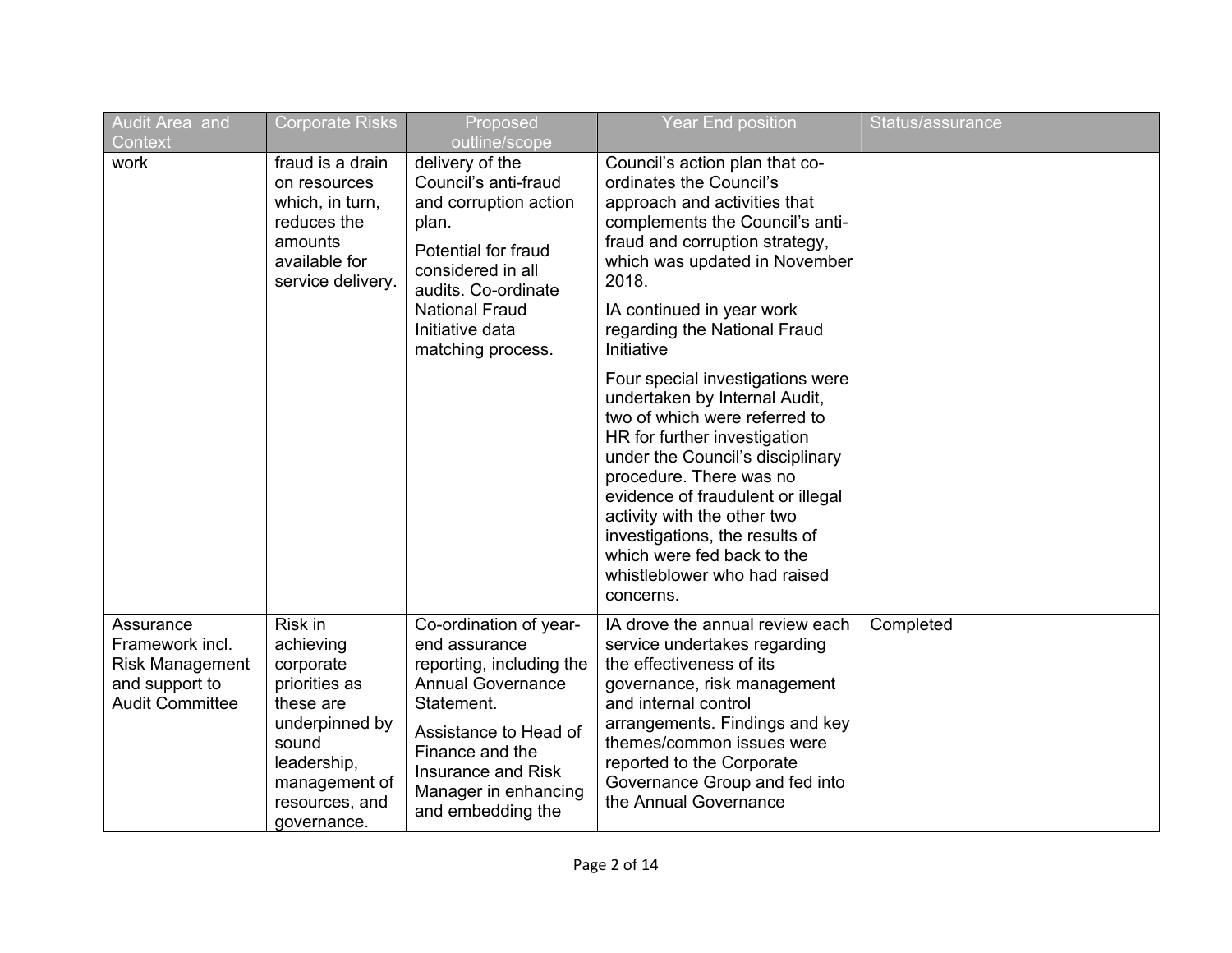| Audit Area and<br>Context                                                                                                                                                                | <b>Corporate Risks</b>                                                                                                                                                                                                           | Proposed<br>outline/scope                                                                                                                                                                                                                                | <b>Year End position</b>                                                                                                                                                                                                                                                                                                                                                                                                                                                                 | Status/assurance      |
|------------------------------------------------------------------------------------------------------------------------------------------------------------------------------------------|----------------------------------------------------------------------------------------------------------------------------------------------------------------------------------------------------------------------------------|----------------------------------------------------------------------------------------------------------------------------------------------------------------------------------------------------------------------------------------------------------|------------------------------------------------------------------------------------------------------------------------------------------------------------------------------------------------------------------------------------------------------------------------------------------------------------------------------------------------------------------------------------------------------------------------------------------------------------------------------------------|-----------------------|
|                                                                                                                                                                                          |                                                                                                                                                                                                                                  | Council's risk<br>management<br>framework.<br>Support and training to<br>the Audit Committee.                                                                                                                                                            | Statement process.<br>IA continues to provide advice<br>and good practice as the<br>Council embeds risk<br>management through its<br>performance management<br>system, InPhase.                                                                                                                                                                                                                                                                                                          |                       |
|                                                                                                                                                                                          |                                                                                                                                                                                                                                  |                                                                                                                                                                                                                                                          | IA has developed a training<br>programme for the Audit and<br>Standards Committee, as well<br>as providing training<br>opportunities in neighbouring<br>councils. Topics have assurance<br>frameworks, Information<br>Governance and the role of<br>Internal Audit.                                                                                                                                                                                                                      |                       |
| Information<br>Management and<br>Governance -<br>Data protection<br>and security. Data<br>sets, owners and<br>protocols.<br>Governance and<br>data sharing.<br>Training and<br>awareness | CR <sub>08</sub><br>Information<br>Governance<br>and Data<br>Compliance:<br>Breach of data<br>protection and<br>other legislation<br>related risks<br>which could<br>lead to<br>significant fines<br>and reputational<br>damage. | <b>General Data</b><br><b>Protection Regulation</b><br>compliance (GDPR):<br><b>GDPR</b> came into<br>effect 25 May 2018. IA<br>will work with the<br>Council's Data<br><b>Protection Officer to</b><br>help ensure<br>compliance across the<br>Council. | Internal Audit continued as part<br>of the GDPR project team,<br>which, after 25 May 2018,<br>morphed into the officer<br>Information Governance Group.<br>This is chaired by the Head of<br>Governance and includes both<br>the DPO and Internal Audit as<br>members.<br>In addition, for a sample of<br>audits IA completed a GDPR<br>checklist and found overall<br>these areas were generally<br>GDPR compliant. Any control<br>weaknesses or areas for<br>improvement have been fed | Completed for 2018/19 |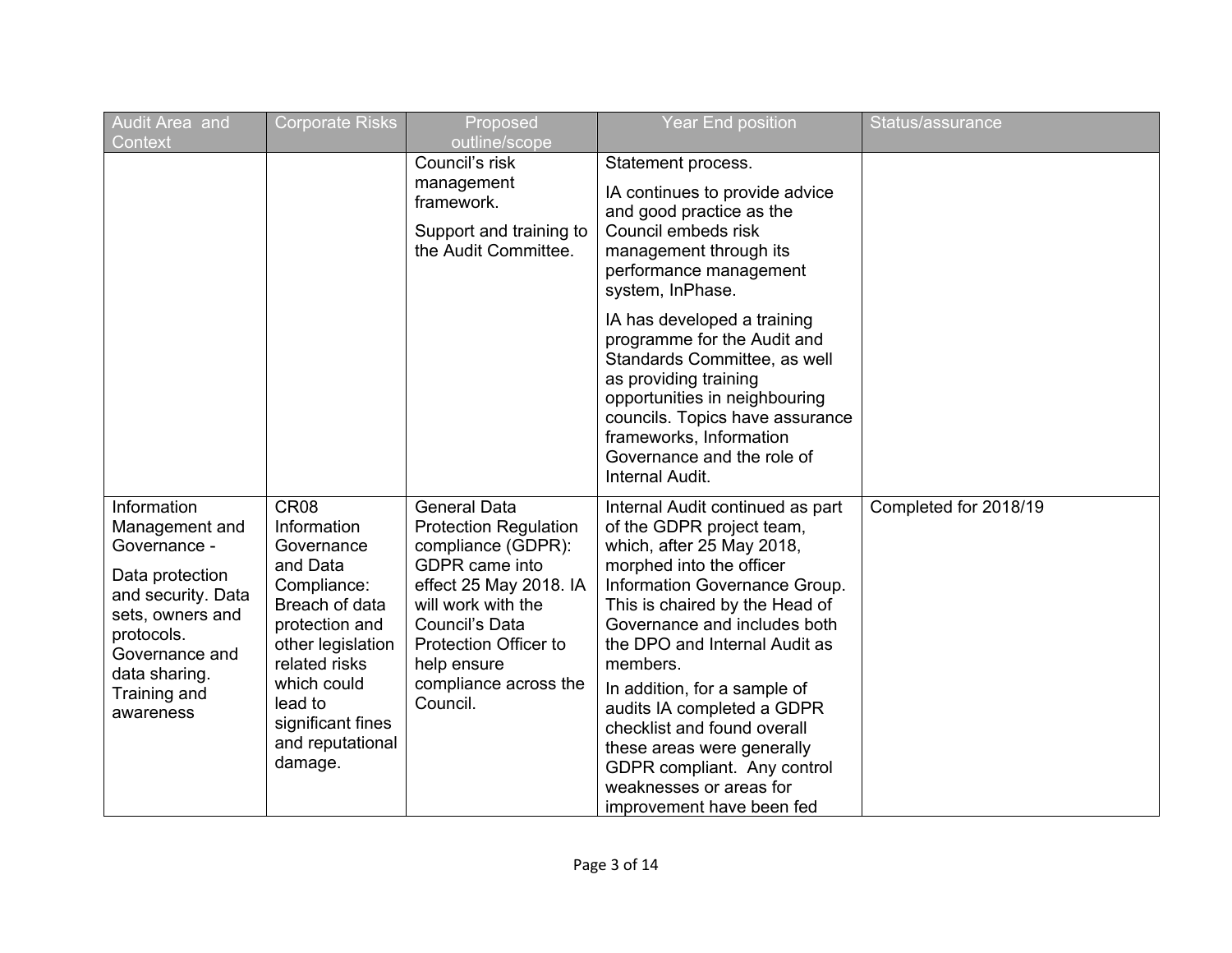| Audit Area and<br>Context                                                                                                                             | <b>Corporate Risks</b>                                                                                         | Proposed<br>outline/scope                                                                                                                                                                                                                                                                   | <b>Year End position</b>                                                                                                                                                                                                                                                                                                                                                                                      | Status/assurance |
|-------------------------------------------------------------------------------------------------------------------------------------------------------|----------------------------------------------------------------------------------------------------------------|---------------------------------------------------------------------------------------------------------------------------------------------------------------------------------------------------------------------------------------------------------------------------------------------|---------------------------------------------------------------------------------------------------------------------------------------------------------------------------------------------------------------------------------------------------------------------------------------------------------------------------------------------------------------------------------------------------------------|------------------|
|                                                                                                                                                       |                                                                                                                |                                                                                                                                                                                                                                                                                             | back to the DPO.                                                                                                                                                                                                                                                                                                                                                                                              |                  |
| Performance<br>Management:<br>Data integrity &<br>quality (collection,<br>collation, analysis<br>and validation).<br>Use of<br>performance<br>targets | Risk of non-<br>achievement of<br>corporate<br>priorities and<br>lack of<br>transparency.                      | <b>HTS</b> related<br>performance<br>indicators: The<br>suitability and integrity<br>of Performance<br>Indicators (PIs)<br>considered within<br>operational audits,<br>including reliance on<br>third party data.                                                                           | HTS related performance<br>indicators: This was covered in<br>the housing repairs audit - see<br>later on<br>No concerns identified regarding<br>performance indicators<br>examined in other audits<br>including housing repairs,<br>leaseholders and complaints.                                                                                                                                             | Completed        |
| Value for Money<br>(VfM) - Guiding<br>principle of the<br>Council                                                                                     | VfM helps the<br>Council<br>manage its<br>corporate risk<br>CR01 on<br>financial<br>resilience.                | 2018/19 introduces a<br>suite of short/sharp<br>audits driven by data<br>analytics e.g. spend<br>analysis, inventories<br>and payroll. Continue<br>the small Officer group<br>looking at spend<br>analysis across the<br>Council. VfM is always<br>considered within<br>operational audits. | Data analytics was used in the<br>purchase card report, as<br>reported later on under<br>contingency.<br>VfM was considered within<br>operational audits (in terms of<br>the 3Es - economy, efficiency<br>and. effectiveness). Areas for<br>improvement in terms of the 3Es<br>identified in a number of audits<br>including IT Asset Management,<br>software licencing, housing<br>rents and purchase cards. | Completed        |
| Joint Working,<br>Shared Services,<br>Outsourcing and<br>Partnerships                                                                                 | On corporate<br>risk register:<br>CR06 - Lack of<br>resources and<br>capacity,<br>Council and key<br>partners. | <b>Harlow Trading</b><br>Services (Property<br>and Environment Ltd):<br>Through our 2018/19<br>audit programme we<br>will assess how HTS<br>arrangements are<br>working in practice                                                                                                         | Covered in the HTS Strategic<br>Governance and housing<br>repairs audit.                                                                                                                                                                                                                                                                                                                                      | Completed        |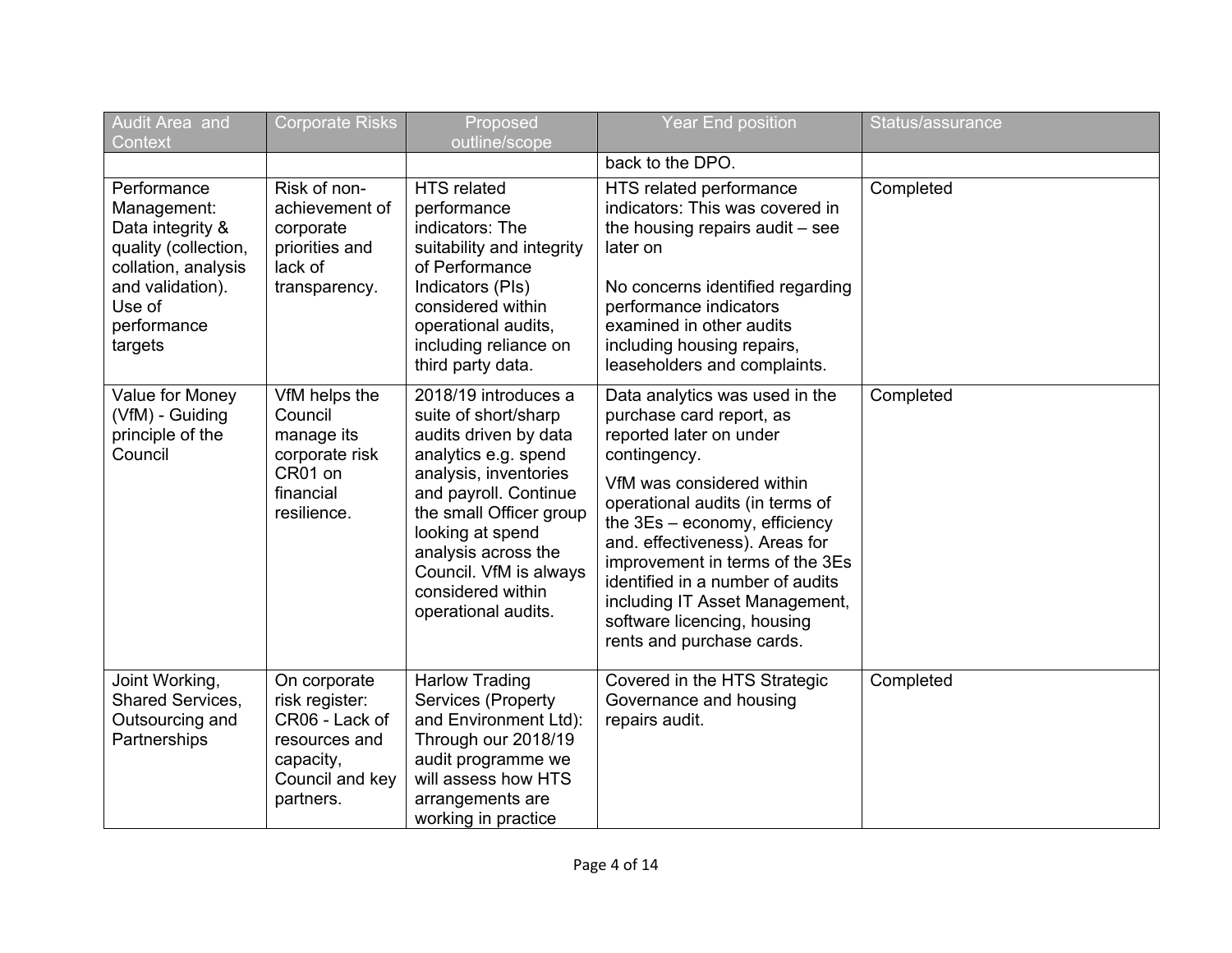| Audit Area and<br>Context                                                                                                       | <b>Corporate Risks</b>                                                                                                                                              | Proposed<br>outline/scope                                                                                                                                                                                             | <b>Year End position</b>                                                                                                                                                                                                                                                                                                                                                                                                                                                                                                          | Status/assurance                                                                            |
|---------------------------------------------------------------------------------------------------------------------------------|---------------------------------------------------------------------------------------------------------------------------------------------------------------------|-----------------------------------------------------------------------------------------------------------------------------------------------------------------------------------------------------------------------|-----------------------------------------------------------------------------------------------------------------------------------------------------------------------------------------------------------------------------------------------------------------------------------------------------------------------------------------------------------------------------------------------------------------------------------------------------------------------------------------------------------------------------------|---------------------------------------------------------------------------------------------|
| Projects<br>Business case,<br>project<br>methodology,<br>governance<br>arrangements,<br>contract<br>management and<br>viability | Poor project<br>management<br>increases the<br>risk of projects<br>not being<br>delivered on<br>time, to budget<br>or does not<br>meet the needs<br>of the Council. | Capital projects<br>programme: Will take<br>into account the<br>revised project<br>management<br>methodology being<br>developed within<br>InPhase.<br>Time set aside each<br>year to examine a<br>sample of projects. | Capital projects programme:<br>The Audit and Standards<br>Committee approved the<br>deferral of this audit to allow<br>time for the revised corporate<br>project methodology to take<br>effect.<br>A sample of projects were<br>examined in the Customer<br>Services Review audit, see later<br>on.                                                                                                                                                                                                                               | Completed                                                                                   |
| Contingency                                                                                                                     | Annual<br>provision for<br>responsive<br>work, special<br>investigations<br>and/or<br>key/emerging<br>risk areas                                                    | Will take into account<br>themes/issues coming<br>out of the Annual<br>Governance<br>Statement.                                                                                                                       | Purchase cards - this audit was<br>requested by the Head of<br>Finance following concerns in<br>this area. The audit found a lack<br>of system controls and non-<br>enforcement of policy and<br>procedures regarding the use of<br>purchase cards had allowed<br>Officers to become complacent<br>in ensuring value for money is<br>being achieved when using their<br>cards. Although there was a lack<br>of accountability, lack of spend<br>analysis and challenge at a<br>corporate level there was no<br>evidence of fraud. | Purchase cards - Limited assurance                                                          |
| Themed/cross cutting audits                                                                                                     |                                                                                                                                                                     |                                                                                                                                                                                                                       |                                                                                                                                                                                                                                                                                                                                                                                                                                                                                                                                   |                                                                                             |
| Procurement<br>Themed audits -<br>compliance, VfM,                                                                              | Risks include<br>non-compliance<br>with legislation,<br>fraud, not                                                                                                  | Contractual<br>arrangements within<br>Housing: This audit<br>relates to contracts                                                                                                                                     | Housing (contractual<br>arrangements): Audit started<br>and findings will be reported as<br>part of the 2019/20 Audit Plan.                                                                                                                                                                                                                                                                                                                                                                                                       | Housing (contractual arrangements)<br>- to be reported as part of the<br>2019/20 Audit Plan |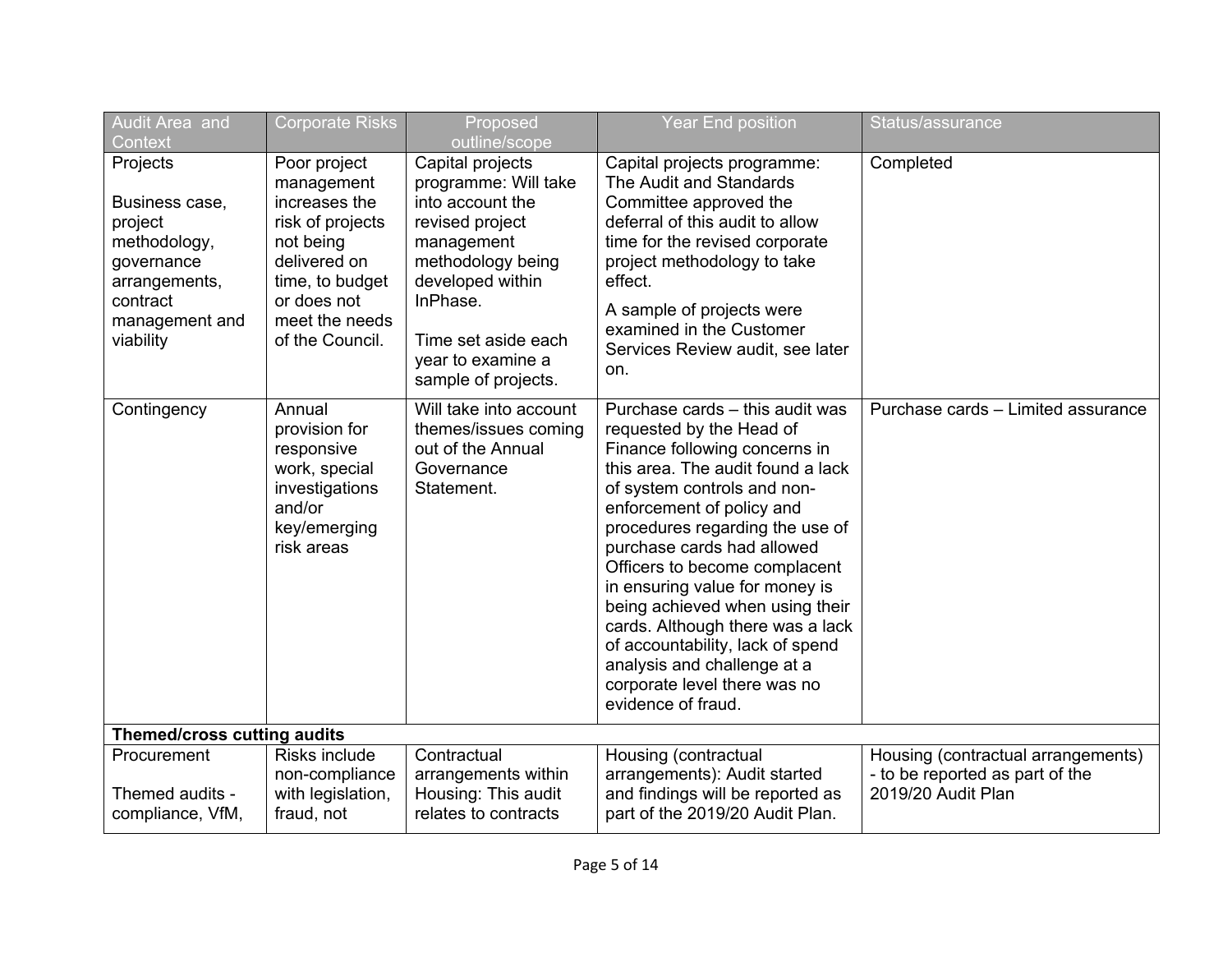| <b>Audit Area and</b><br>Context                                                                                                           | <b>Corporate Risks</b>                                                                                                                                                   | Proposed<br>outline/scope                                                                                                                                                | <b>Year End position</b>                                                                                                                                                                                                                                                                                                                                                                                                                                                                                                    | Status/assurance                               |
|--------------------------------------------------------------------------------------------------------------------------------------------|--------------------------------------------------------------------------------------------------------------------------------------------------------------------------|--------------------------------------------------------------------------------------------------------------------------------------------------------------------------|-----------------------------------------------------------------------------------------------------------------------------------------------------------------------------------------------------------------------------------------------------------------------------------------------------------------------------------------------------------------------------------------------------------------------------------------------------------------------------------------------------------------------------|------------------------------------------------|
| fraud, goods and<br>services. End to<br>end processes<br>(need, selection,<br>appointment,<br>contract<br>management &<br>exit strategies) | achieving value<br>for money, poor<br>service delivery.                                                                                                                  | outside of HTS and<br>includes the Council's<br>arrangements with<br>Savills.                                                                                            | In addition, a small number of<br>contracts were examined as part<br>of the special investigations<br>undertaken by Internal Audit.<br>Overall, these had been let in<br>line with the Council's Contract<br>Standing Orders.                                                                                                                                                                                                                                                                                               |                                                |
| Health & Safety                                                                                                                            | Risk of<br>compromising<br>the health and<br>safety of<br>individuals and<br>non-compliance<br>with H&S<br>legislation<br>leading to fines<br><b>or</b><br>imprisonment. | Asbestos<br>Management: will<br>ensure there is a<br>joined up process for<br>both housing and non-<br>housing properties                                                | The Council's asbestos<br>management plan is reviewed<br>annually to ensure it is up to<br>date. Housing and non-domestic<br>asset movements, acquisitions<br>and disposals records are<br>updated on a periodic basis to<br>ensure the records of properties<br>requiring asbestos surveys are<br>up to date. There are robust<br>procedures in place to take<br>action in incidents where<br>asbestos containing materials<br>are damaged and released.<br>Asbestos awareness training is<br>delivered where appropriate. | Asbestos Management - Substantial<br>assurance |
| <b>Business</b><br>Continuity<br>Planning (bcp)                                                                                            | Without<br>adequate bcp<br>the Council<br>could fail to<br>deliver its<br>services in the<br>event of<br>significant<br>incident.                                        | <b>Business Continuity</b><br>Planning (BCP): Will<br>assess progress being<br>made to align and<br>maintain business<br>continuity and IT<br>disaster recovery<br>plans | Internal Audit retained oversight<br>of BCP through regular<br>discussions with key Officers,<br>reporting back to the Corporate<br>Governance Group.                                                                                                                                                                                                                                                                                                                                                                       | Completed for 2018/19                          |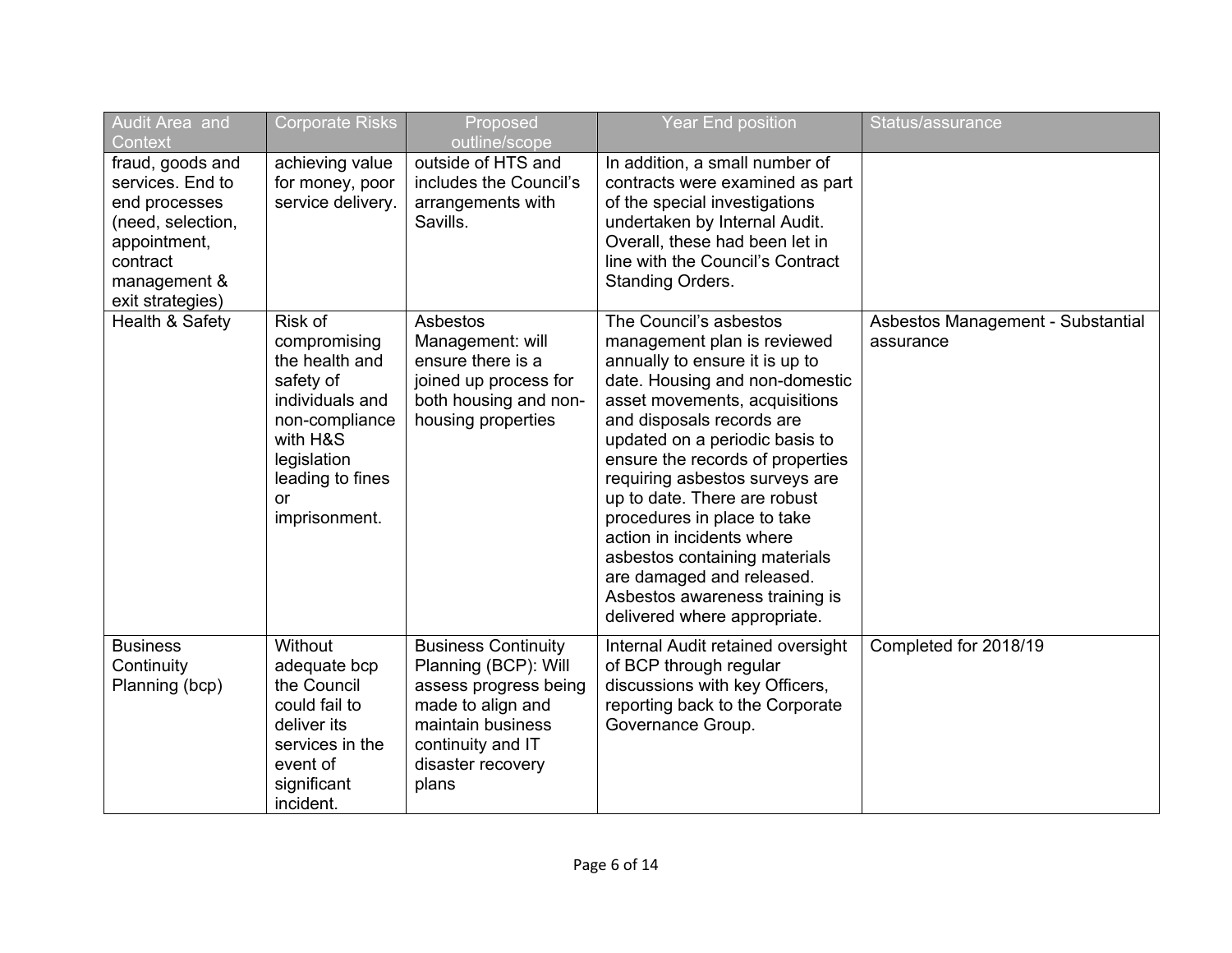| Audit Area and<br>Context                                                                                                                                                                               | <b>Corporate Risks</b>                                                                                        | Proposed<br>outline/scope                                                                                                                                                                                                   | <b>Year End position</b>                                                                                                                                                                                                                                                                                                                                                                                                                                                                                                                         | Status/assurance                                                                                                                                                                                                                                                                                                |
|---------------------------------------------------------------------------------------------------------------------------------------------------------------------------------------------------------|---------------------------------------------------------------------------------------------------------------|-----------------------------------------------------------------------------------------------------------------------------------------------------------------------------------------------------------------------------|--------------------------------------------------------------------------------------------------------------------------------------------------------------------------------------------------------------------------------------------------------------------------------------------------------------------------------------------------------------------------------------------------------------------------------------------------------------------------------------------------------------------------------------------------|-----------------------------------------------------------------------------------------------------------------------------------------------------------------------------------------------------------------------------------------------------------------------------------------------------------------|
| <b>Key Financial</b><br>Controls (KFC)<br>Four-year rolling<br>programme of full<br>system and key<br>control audits<br>(unless significant<br>change in<br>process/system or<br>poor audit<br>outcome) | CR01 (Financial<br>resilience)                                                                                | <b>Housing Rents</b>                                                                                                                                                                                                        | The Housing Rents system has<br>effective controls in place over<br>setting up new tenants, daily<br>uploads of the cash receipting<br>file, current tenant arrears, write<br>offs and performance<br>monitoring.<br>Notwithstanding this, the audit<br>identified that Former Tenant<br>Arrears are not regularly<br>pursued by the Housing Section<br>due to capacity issues. Instead,<br>priority is given to maintaining<br>control and collecting current<br>arrears, in order to minimise risk<br>that these will become<br>uncollectable. | Housing rents - Substantial<br>assurance over the controls and<br>processes in relation to the collection<br>of housing rents income. Moderate<br>assurance regarding Former Tenant<br>Arrears as these remain high and<br>reflect future plans to consider the<br>future resources allocated to<br>collection. |
| <b>Income Streams</b><br>Management of<br>resources features<br>in the corporate<br>plan                                                                                                                | To ensure<br>financial<br>resilience the<br>Council needs<br>to protect and<br>maximise its<br>income streams | Commercial rents: will<br>examine how leases<br>are set up and rental<br>income is monitored to<br>ensure there are<br>effective and efficient<br>processes in place<br>being a key source of<br>income for the<br>Council. | <b>Commercial rents: The Audit</b><br>and Standards Committee<br>agreed the deferral of this audit<br>because of competing priorities<br>with other Internal Audit work. In<br>addition, there were no<br>significant concerns regarding<br>this area.<br>During the year Internal Audit<br>has monitored the level of under<br>and over adjustments within the<br>cash office as this has been an<br>issue in past years. As for last<br>year, the level of unders and<br>overs remains very low.                                               | Commercial rents audit deferred to<br>2019/20                                                                                                                                                                                                                                                                   |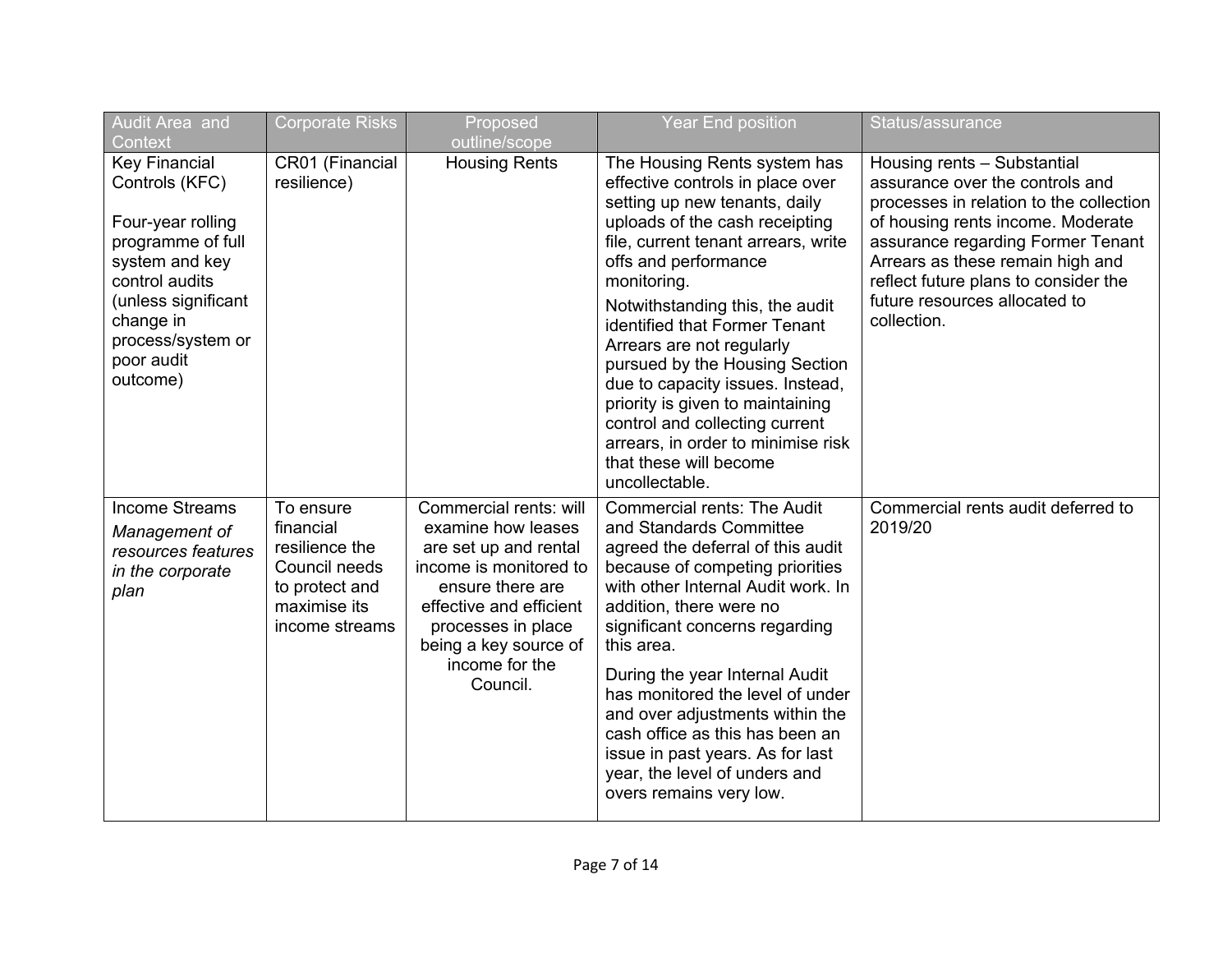| Audit Area and                                                                                                                                                                                                            | <b>Corporate Risks</b>                                                                                                                                                                                                                        | Proposed                                                                                                                                                                                                       | <b>Year End position</b>                                                                                                                                                                                                                                                                                                                                                                                                                                                                                                                                                                   | Status/assurance                                                                             |
|---------------------------------------------------------------------------------------------------------------------------------------------------------------------------------------------------------------------------|-----------------------------------------------------------------------------------------------------------------------------------------------------------------------------------------------------------------------------------------------|----------------------------------------------------------------------------------------------------------------------------------------------------------------------------------------------------------------|--------------------------------------------------------------------------------------------------------------------------------------------------------------------------------------------------------------------------------------------------------------------------------------------------------------------------------------------------------------------------------------------------------------------------------------------------------------------------------------------------------------------------------------------------------------------------------------------|----------------------------------------------------------------------------------------------|
| Context<br>IT Audits:<br>IT Governance, IT<br>Regulation,<br>Security/Privacy,<br><b>Business Systems,</b><br>DRP/BCP,<br>Network,<br>Emerging<br>Technologies e.g.<br>mobile devices,<br>IT Applications and<br>Projects | CR <sub>08</sub><br>Information<br>Governance<br>and Data<br>Compliance:<br>Risks around<br>data and asset<br>security and<br>loss of service.<br>Opportunity for<br>IT to be an<br>enabler for<br>delivering the<br>Council's<br>priorities. | outline/scope<br>A specialist IT Auditor<br>will be brought in for<br>more technical audits.<br>In 2018/19 we will<br>make sure the Council<br>is making good use of<br>its IT assets and<br>software licences | IT Asset Management: A clear<br>framework of responsibility is in<br>place for the acquisition, receipt,<br>deployment and disposal of IT<br>Assets. Efficiencies could be<br>achieved by making<br>departments responsible for<br>verifying and reconciliation of<br>their own assets with ICT<br>undertaking spot checks to<br>confirm accuracy. Need to<br>ensure the Council's four year<br>replacement programme is<br>formalized in the Council's IT<br>Strategy.                                                                                                                    | IT Asset Management - Moderate<br>assurance<br>Software licencing - Substantial<br>assurance |
|                                                                                                                                                                                                                           |                                                                                                                                                                                                                                               |                                                                                                                                                                                                                | Software licencing: Area is well<br>managed and regular<br>reconciliations are made to<br>other systems to ensure that<br>usage can be accounted for,<br>with a pro-active review<br>undertaken to resolve any<br>specific licensing issues. Need<br>to develop a software<br>management policy to advise<br>service departments of the<br>correct procedure to be followed<br>in managing, utilising, and<br>procuring software; ensuing<br>corporate consistency is<br>achieved. Plus enhance<br>reporting of application and<br>software management to<br>support further investigation |                                                                                              |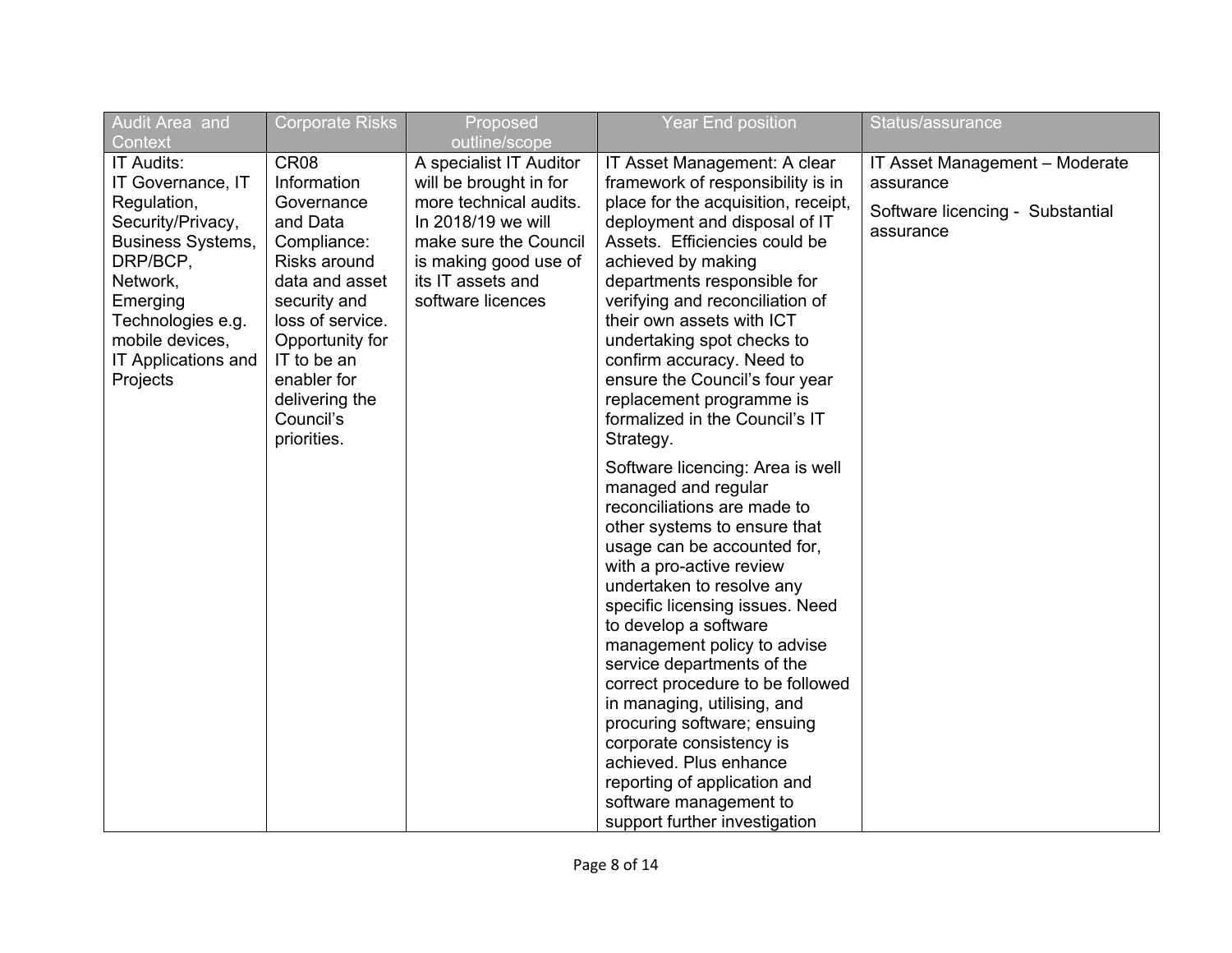| Audit Area and<br>Context                                                                                                                                          | <b>Corporate Risks</b>                                                                            | Proposed<br>outline/scope                                                                                                                                                                                            | <b>Year End position</b>                                                                                                                                                                                                                                                                                                                                                                                                                                                                                                                                                                                                                                                                                                                                                                                                                                                                                                                                                                                            | Status/assurance                                                                   |
|--------------------------------------------------------------------------------------------------------------------------------------------------------------------|---------------------------------------------------------------------------------------------------|----------------------------------------------------------------------------------------------------------------------------------------------------------------------------------------------------------------------|---------------------------------------------------------------------------------------------------------------------------------------------------------------------------------------------------------------------------------------------------------------------------------------------------------------------------------------------------------------------------------------------------------------------------------------------------------------------------------------------------------------------------------------------------------------------------------------------------------------------------------------------------------------------------------------------------------------------------------------------------------------------------------------------------------------------------------------------------------------------------------------------------------------------------------------------------------------------------------------------------------------------|------------------------------------------------------------------------------------|
|                                                                                                                                                                    |                                                                                                   |                                                                                                                                                                                                                      | prior to renewal of licenses.                                                                                                                                                                                                                                                                                                                                                                                                                                                                                                                                                                                                                                                                                                                                                                                                                                                                                                                                                                                       |                                                                                    |
| <b>Operational/service audits</b>                                                                                                                                  |                                                                                                   |                                                                                                                                                                                                                      |                                                                                                                                                                                                                                                                                                                                                                                                                                                                                                                                                                                                                                                                                                                                                                                                                                                                                                                                                                                                                     |                                                                                    |
| Housing:<br>Housing<br>Management<br><b>Property Services</b><br><b>Housing Needs</b><br>and Options<br><b>Sheltered Housing</b><br>Area Housing<br>Home Ownership | CR03 - Lack of<br>Suitable<br><b>Housing Mix</b><br>CR04 - Lack of<br>adequate<br>Council housing | Housing repairs: Was<br>carried forward from<br>2017/18 as new<br>processes being<br>developed following<br>transfer of services to<br>HTS.<br>Leaseholders:<br>Completion of the<br>audit started end of<br>2017/18 | Housing repairs: There are<br>robust governance and scrutiny<br>arrangements in place to<br>monitor the performance of<br>responsive repairs. Known<br>weaknesses with current repairs<br>performance indicators will be<br>picked up as part of the<br>Council's Best value review.<br>Leaseholders: There are<br>rigorous processes, including<br>adequate documentary<br>evidence, to support leaseholder<br>service charge calculations, and<br>the methodology employed for<br>apportioning costs complies with<br>the lease agreements,<br>legislation and Council policy.<br>Robust debt monitoring and<br>recovery processes, carried out<br>in line with Council policy,<br>maximise leaseholder service<br>charge income for the Council.<br>As part of the three-year best<br>value review of the HTS<br>contract, the Annual Service<br>Charge allocation model should<br>be revisited and, based on<br>actual HTS costs, so there is a<br>more realistic allocation of<br>leaseholder service charges. | Housing repairs - Moderate<br>assurance<br>Leaseholders - Substantial<br>assurance |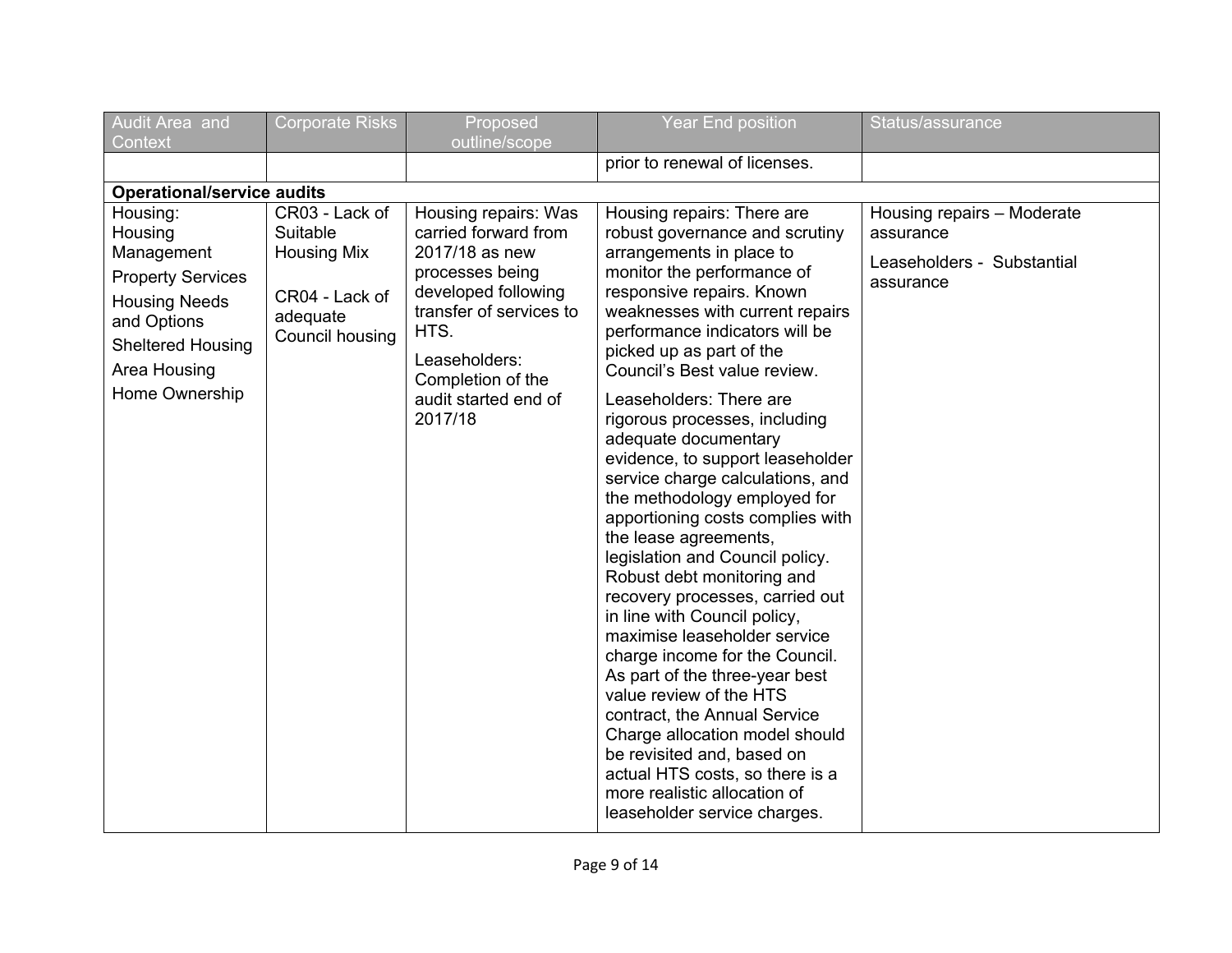| Audit Area and<br>Context                                                                                                                                              | <b>Corporate Risks</b>                                                                                                                 | Proposed<br>outline/scope                                                                                                                                                                                                                                      | <b>Year End position</b>                                                                                                                                                                                                                                                                                                                                                                                                                                                                                                                        | Status/assurance                                                                                                           |
|------------------------------------------------------------------------------------------------------------------------------------------------------------------------|----------------------------------------------------------------------------------------------------------------------------------------|----------------------------------------------------------------------------------------------------------------------------------------------------------------------------------------------------------------------------------------------------------------|-------------------------------------------------------------------------------------------------------------------------------------------------------------------------------------------------------------------------------------------------------------------------------------------------------------------------------------------------------------------------------------------------------------------------------------------------------------------------------------------------------------------------------------------------|----------------------------------------------------------------------------------------------------------------------------|
| Community<br>Wellbeing:<br><b>Community Safety</b><br>Community,<br>Leisure and<br>Culture<br><b>Customer &amp; Media</b><br><b>Services</b><br>Youth &<br>Citizenship | CR05 - Inability<br>to fulfil<br>Community<br>Leadership role<br>CR07 - Ability<br>to support<br>children and<br>family<br>aspirations | <b>Customer Services</b><br><b>Review: Customer will</b><br>assess progress<br>against the action plan<br>and will link with the<br>complaints audit.<br>Complaints: Last audit<br>14/15<br>Safeguarding:<br>Completion of the<br>audit started end<br>2017/18 | <b>Customer Services Review:</b><br>The Review needs to be<br>revisited to ensure it reflects the<br>current direction of the Council.<br>The Action Plan should be clear<br>on the overall outcomes it wants<br>from its Customer Services<br>Review by ensuring there are<br>SMART objectives and<br>measurable benefits. The<br><b>Customer Services Board</b><br>should ensure that appropriate<br>project management<br>methodology is in place for all<br>projects for which it is<br>responsible to ensure their<br>successful delivery. | Customer Services Review -<br>Moderate assurance<br>Complaints - Substantial assurance<br>Safeguarding - Limited assurance |
|                                                                                                                                                                        |                                                                                                                                        |                                                                                                                                                                                                                                                                | Complaints: Robust process in<br>place for recording and<br>processing complaints. The<br>complaints procedure is clear<br>and readily accessible on the<br>Council's public website.<br>Complaints procedure works<br>appropriately as supported by<br>the low number of complaints<br>that have been escalated to<br>Local Government Ombudsman<br>within the past three years, and<br>an even lower number upheld<br>by them.<br>Safeguarding: The Council has<br>an up to date Safeguarding                                                 |                                                                                                                            |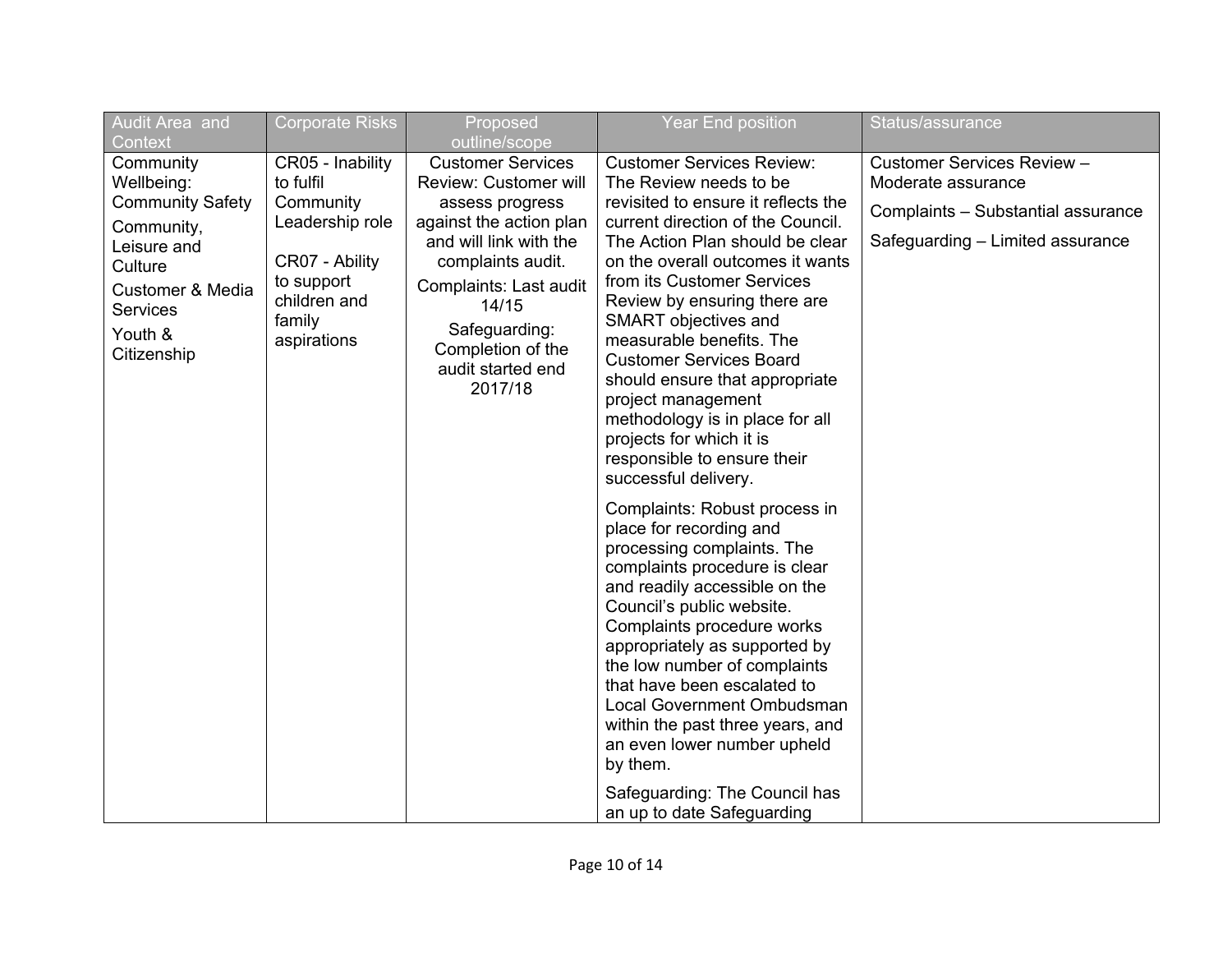| Audit Area and<br>Context                                      | <b>Corporate Risks</b>                                                                                           | Proposed<br>outline/scope                                                                                                                                                                                   | <b>Year End position</b>                                                                                                                                                                                                                                                                                                                                                                                                                                                                                                                                                                             | Status/assurance                                                                  |
|----------------------------------------------------------------|------------------------------------------------------------------------------------------------------------------|-------------------------------------------------------------------------------------------------------------------------------------------------------------------------------------------------------------|------------------------------------------------------------------------------------------------------------------------------------------------------------------------------------------------------------------------------------------------------------------------------------------------------------------------------------------------------------------------------------------------------------------------------------------------------------------------------------------------------------------------------------------------------------------------------------------------------|-----------------------------------------------------------------------------------|
|                                                                |                                                                                                                  |                                                                                                                                                                                                             | Policy and key staff are aware of<br>their responsibilities in this area.<br>The main concern of the audit<br>was the lack mandatory training<br>for all staff on safeguarding.<br>This had been on hold for over<br>one year whilst a new e-learning<br>platform was introduced, and is<br>being re-introduced. Risk<br>Registers relating to<br>safeguarding have recently<br>been updated and as a result of<br>the audit the Council's<br>whistleblowing policy is being<br>refreshed to ensure there is an<br>avenue to report any<br>safeguarding concerns outside<br>of the referral process. |                                                                                   |
| Regeneration and<br><b>Enterprise Zone</b>                     | CR02 - The<br><b>Harlow Offer</b><br>CR06 - Lack of<br>Resources and<br>Capacity,<br>Council and key<br>partners | Economic<br>Development: Will<br>examine the Council's<br>approach to this,<br>ensuring there is a<br>joined up approach in<br>achieving the<br>Council's objectives,<br>both internally and<br>externally. | The Council has a clear vision<br>for economic development<br>supported by an approved five<br>year strategy. Action plans need<br>to be developed to ensure the<br>wide range of activities<br>undertaken to deliver these are<br>coordinated and prioritised as<br>some actions are undertaken by<br>other Council departments and<br>external parties.                                                                                                                                                                                                                                            | Economic Development - Moderate<br>assurance (subject to management<br>agreement) |
| Place:<br>Properties,<br>facilities & projects<br>Properties & | CR06 - Lack of<br>Resources and<br>Capacity,<br>Council and key                                                  | <b>Planning and Building</b><br>Control<br>Oversight of on-<br>boarding                                                                                                                                     | Planning and Building Control -<br>deferral was agreed with the<br><b>Audit and Standards Committee</b><br>to allow time for the vacant                                                                                                                                                                                                                                                                                                                                                                                                                                                              | Planning and Building Control audit<br>deferred to 2019/20                        |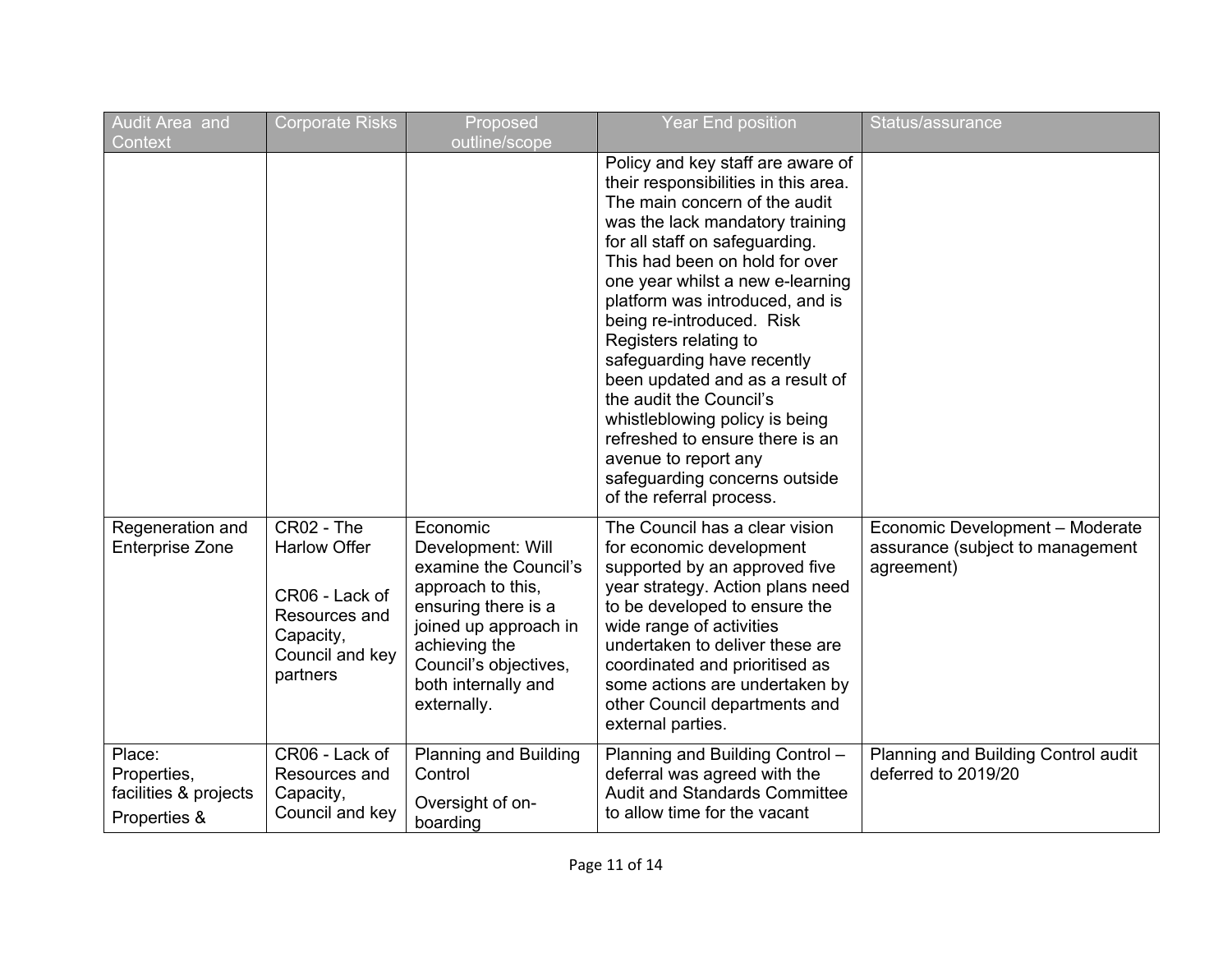| Audit Area and<br>Context                                                                                                                                                                                                                                                         | <b>Corporate Risks</b>                                                                                   | Proposed<br>outline/scope                                                                                            | Year End position                                                                                                                                                                      | Status/assurance                                    |
|-----------------------------------------------------------------------------------------------------------------------------------------------------------------------------------------------------------------------------------------------------------------------------------|----------------------------------------------------------------------------------------------------------|----------------------------------------------------------------------------------------------------------------------|----------------------------------------------------------------------------------------------------------------------------------------------------------------------------------------|-----------------------------------------------------|
| estates<br>Operations, energy<br>& emergency<br>planning<br>Planning &<br><b>Building Control</b><br>Environmental<br><b>Health</b><br>Licensing<br><b>Street Scene</b>                                                                                                           | partners                                                                                                 | arrangements for<br>replacement waste<br>and recycling contract.                                                     | Planning and Building Control<br>Manager post to be recruited to.<br>IA met regularly with the project<br>lead to ascertain progress being<br>made regarding the new waste<br>contract |                                                     |
| Governance:<br>Corporate &<br>Governance<br>Support<br><b>Legal Services</b><br><b>Electoral Services</b><br>Human Resources<br>Procurement &<br>Relationship<br>(covered<br>elsewhere in the<br>plan)<br>Policy &<br>Performance<br>(covered under<br>performance<br>management) | Risk of<br>corporate<br>priorities not<br>being met<br>should these<br>service areas<br>fail to deliver. | HR - starters, movers<br>and leavers: Will be<br>based on analytical<br>review as detailed<br>under the VfM section. | Fieldwork in progress and<br>findings will be reported as part<br>of the 2019/20 Audit Plan                                                                                            | To be reported as part of the<br>2019/20 Audit Plan |
| Finance:<br>Revenues &<br>Benefits (covered<br>under KFC audits)                                                                                                                                                                                                                  | CR01 (Financial<br>resilience)                                                                           | Covered in other<br>audits                                                                                           | Covered under IT audits                                                                                                                                                                | Completed for 2018/19                               |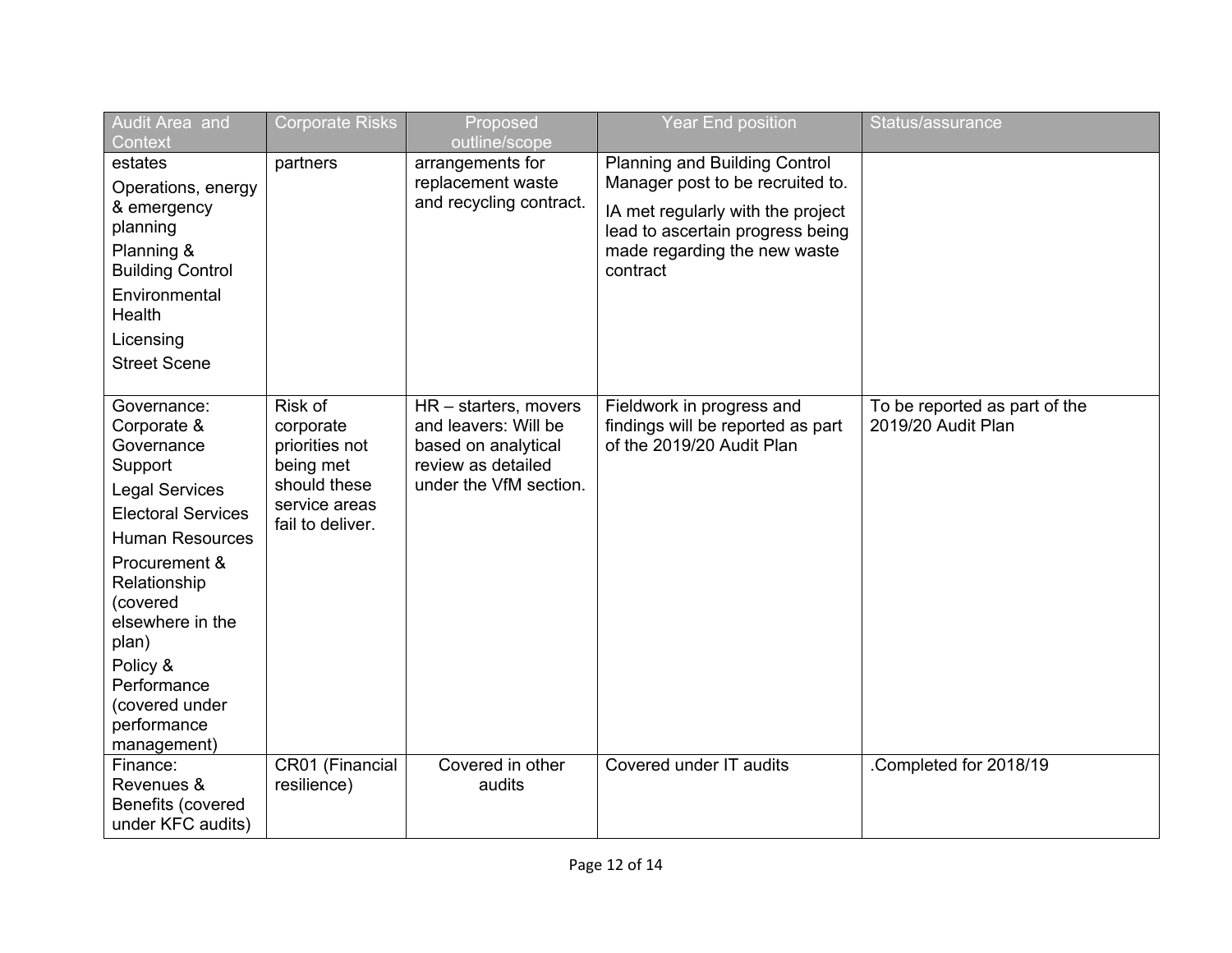| Audit Area and                                                                                            | <b>Corporate Risks</b>                                                                                            | Proposed                                                                                                                                                                                                                     | <b>Year End position</b>                                                                                                                                                                                                                                                                                                                                                                                                                                                                                                                                                                                                                                                                                                                                                                                                                         | Status/assurance       |
|-----------------------------------------------------------------------------------------------------------|-------------------------------------------------------------------------------------------------------------------|------------------------------------------------------------------------------------------------------------------------------------------------------------------------------------------------------------------------------|--------------------------------------------------------------------------------------------------------------------------------------------------------------------------------------------------------------------------------------------------------------------------------------------------------------------------------------------------------------------------------------------------------------------------------------------------------------------------------------------------------------------------------------------------------------------------------------------------------------------------------------------------------------------------------------------------------------------------------------------------------------------------------------------------------------------------------------------------|------------------------|
| Context<br>ICT (covered<br>elsewhere in the<br>plan)<br>Accountancy (see<br>also KFC audits)<br>Insurance |                                                                                                                   | outline/scope                                                                                                                                                                                                                |                                                                                                                                                                                                                                                                                                                                                                                                                                                                                                                                                                                                                                                                                                                                                                                                                                                  |                        |
| Follow Up Audits<br>Review of<br>progress against<br>recommendations<br>on the tracker                    | Tracker process<br>ensures risks<br>identified in<br>audits have<br>been managed<br>to an<br>acceptable<br>level. | Includes specific<br>follow up work<br>especially where<br>Limited assurance<br>previously given.<br>Includes maintaining<br>the recommendation<br>tracker, which is<br>reported at each Audit<br>and Standards<br>Committee | Implementation of all<br>recommendations continues to<br>be scrutinised as part of the<br>tracker process.<br>Recommendations made in<br>previous reports are routinely<br>followed up when the audit is<br>next undertaken, for example<br>purchase cards, asbestos<br>management and housing rents.<br>Playhouse Follow Up (cash<br>handling): In October 2017<br>Internal Audit issued a moderate<br>assurance report on the<br>Playhouse. Internal Audit<br>returned to the Playhouse to<br>witness cash handling practices<br>due to concerns raised by<br>Playhouse management.<br>Previous cash handling<br>recommendations had not been<br>implemented and the risk of<br>cash theft had not diminished.<br>Since the follow up audit<br>controls have been tighten up<br>and the number and value of<br>errors when reconciling takings | .Completed for 2018/19 |